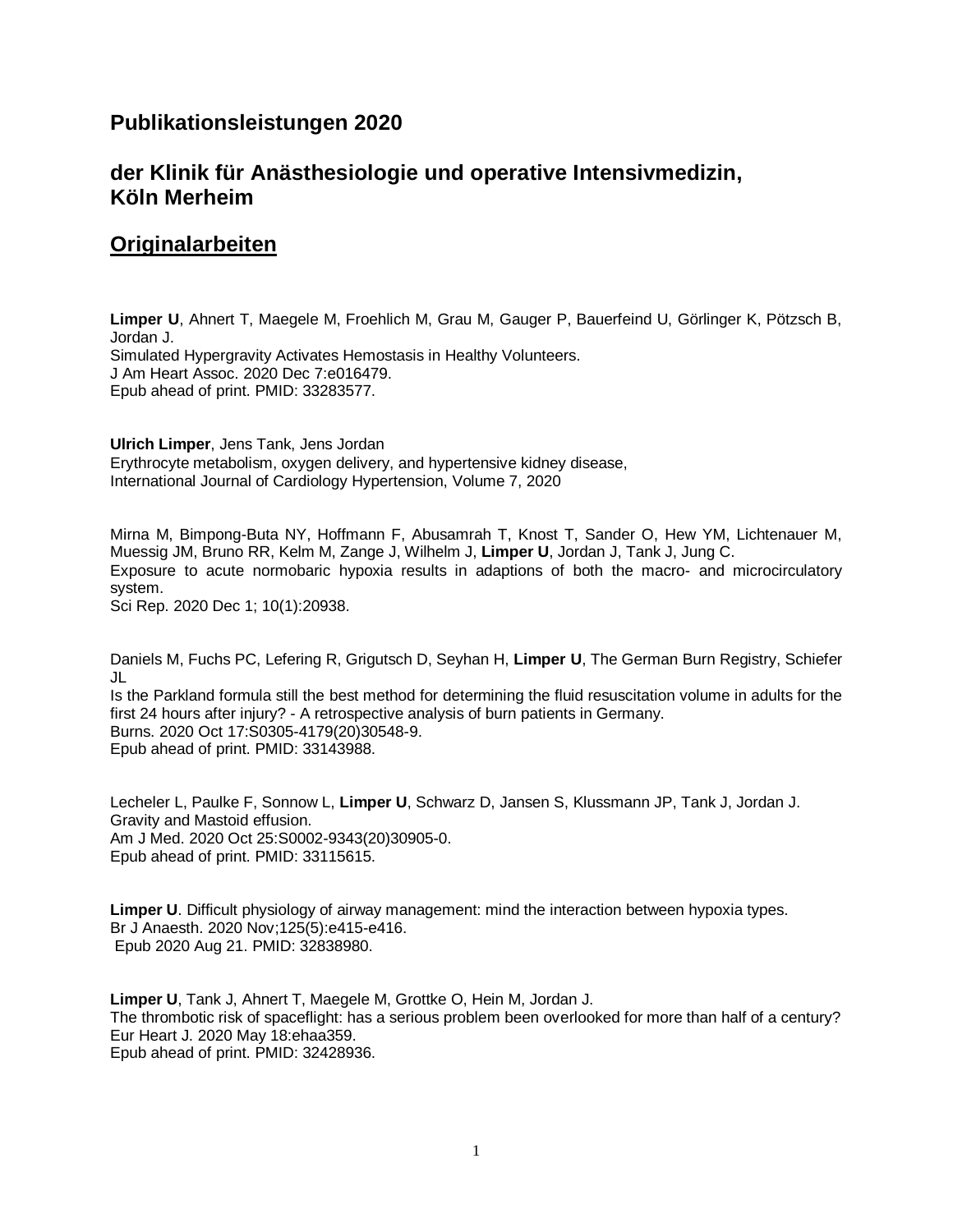Hoffmann F, **Limper U**, Zaha VG, Reuter H, Zange L, Schulz-Menger J, Hein M, Baldus S, Levine BD, Jordan J, Tank J. Evolution of Pulmonary Hypertension During Severe Sustained Hypoxia. Circulation. 2020 May 5;141(18):1504-1506. Epub 2020 May 4. PMID: 32364773.

**Limper U**, Fiala V, Elmenhorst EM, Tank J, Schaelte G, Jordan J. Re: "Positional Changes in Arterial Oxygen Saturation and End-Tidal Carbon Dioxide at High Altitude: Medex 2015" by Kuenzel et al. High Alt Med Biol. 2020 Sep;21(3):305-306 Epub 2020 Apr 20.

**Limper U**, Fiala V, Tank J, Elmenhorst EM, Schaelte G, Hew YM, Gauger P, Martus P, Jordan J. Sleeping with Elevated Upper Body Does Not Attenuate Acute Mountain Sickness: Pragmatic Randomized Clinical Trial. Am J Med. 2020 Oct;133(10) Epub 2020 Feb 17.

Blottner D, Hastermann M, Weber R, Lenz R, Gambara G, **Limper U**, Rittweger J, Bosutti A, Degens H, Salanova M Reactive Jumps Preserve Skeletal Muscle Structure, Phenotype, and Myofiber Oxidative Capacity in Bed Rest. Front Physiol. 2020 Jan 15;10:1527

**Limper U**, Moestl S, Tank J, Prisk GK, Heusser K, Hoffmann F, Goßmann A, Migeotte PF, Gauger P, Beck LEJ, Schlegel HW, Levine BD, Jordan J. A 20-year evolution of cardiac performance in microgravity in a male astronaut. Clin Auton Res. 2020 Jan 14. Epub ahead of print. PMID: 31938976.

B. Koos, H. Nowak, D. Kleefisch, K. Rump, T. Rahmel, A. von Busch, M. Anft, S. F. Ehrentraut, **J. M. Defosse**, **U. Limper**, T. Köhler, T. Bracht, D. Oswald, C. Ertmer, A. Zarbock, B. Elger, B. Sitek, K. Marcus, D. Henzler, **F. Wappler**, C. Putensen, U. H. Frey, N. Babel, M. Eisenacher, M. Adamzik SepsisDataNet.NRW: Verbesserung der Prädiktion des Letalität-Risikos bei Patienten mit einer Sepsis durch Verwendung von künstlicher Intelligenz. Anästh Intensivmed 2020;61:252–284

Weßleder A, Kulla M, **Annecke T**, Beese A, Lang P, Beinkofer D, Lefering R, Trentzsch H, Jost C, Treffer D; das TraumaRegister DGU.

Acute treatment of pregnant women after severe trauma- a retrospective multicenter analysis. Unfallchirurg 2020; 123: 944-953.

Trentzsch H, Weißleder A, **Annecke T**, Beinkofer D, Beese A, Kulla M, Kraft K, Pecks U, Hoffmann F, Bieler D.

Development of a new module for the TraumaRegister DGU: better collation of the sequelae of severe injuries during pregnancy.

Unfallchirurg 2020; 123: 954-960.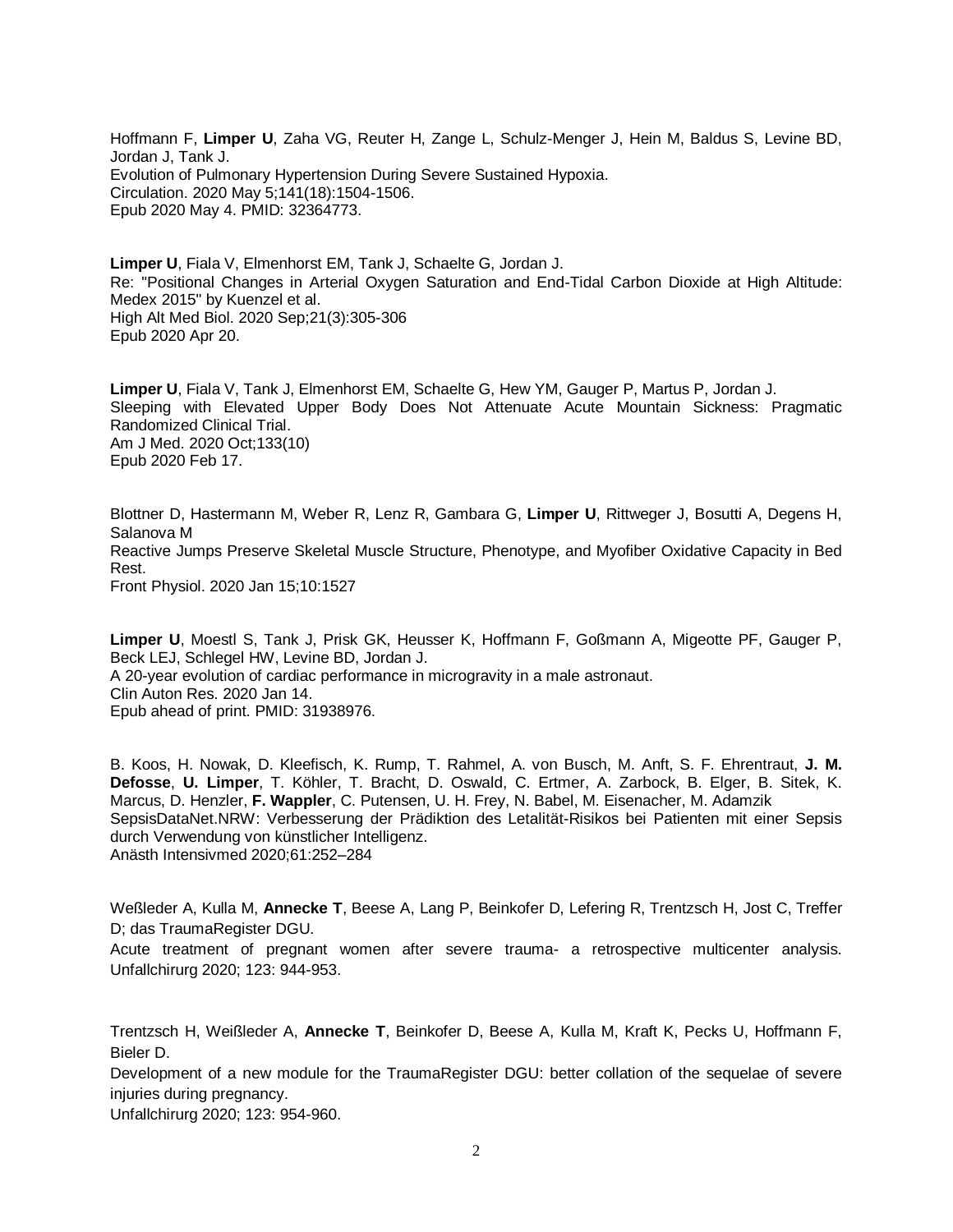Fuchs A, Groß S, Neumann T, Illerhaus A, Vink H, Klasen G, Gathof B, **Annecke T** Immediate effects of whole blood donation on the endothelial surface layer and glycocalyx shedding. Blood Transfus 2020

Hohn A, Baumann A, Pietroschinsky E, Franklin J, Illerhaus A, Buchwald D, Hinkelbein J, Zahn PK, **Annecke T**

Haemoadsorption: effective in reducing circulating fragments of the endothelial glycocalyx during cardiopulmonary bypass in patients undergoing on-pump cardiac surgery? Minerva Anesthesiol 2020

Sebeke LC, Rademann P, Maul AC, Schubert-Quecke C, **Annecke T**, Yeo SY, Castillo-Gomez JD, Schmidt P, Grüll H, Heijman E

Feasibility study of MR-guided pancreas ablation using high-intensity focused ultrasound in a healthy swine model.

Int J Hyperthermia 2020; 37: 786-798.

Lier H, Hofer S, **Annecke T.** Anästhesiologsiches Management der peripartaler Hämorrhagie.

Anaesthesiol Intensivmed Notfallmed Schmerzther 2020; 55: 686-701

Tschöp J, Lier H, **Annecke T** Anästhesiologisches Management der Fruchtwasserembolie. Anaesthesiol Intensivmed Notfallmed Schmerzther. 2020; 55: 674-685

Bremerich D, **Annecke T**, Chappell D, Hanß R, Kaufner L, Kehl F, Kranke P, Girard T, Gogarten W, Greve S, Neuhaus S, Schlembach D, Schlösser L, Standl T, Treskatsch S, Volk T, Wallenborn J, Weber S, Wenk M. S1-Leitlinie: Die geburtshilfliche Analgesie und Anästhesie. Anästh Intensivmed 2020; 61:S300-S339

**Schieren M, Wappler F**, Wafaisade A, Lefering R, Sakka SG, **Kaufmann J**, Heiroth HJ, **Defosse J**, **Böhmer AB**

Impact of blunt chest trauma on outcomes after traumatic brain injury– a matched-pair analysis of the TraumaRegister DGU®.

Scand J Trauma Resusc Emerg Med. 2020;28:21

**Schieren M, Wappler F**, Klodt D, Sakka SG, Lefering R, Jacker V, **Defosse J**. Continuous lateral rotational therapy in thoracic trauma - A matched pair analysis. Injury. 2020;51(1):51-58

Galetin T, **Defosse J, Schieren M**, Marks B, Lopez-Pastorini A, Koryllos A, Kosse N, **Wappler F**, Stoelben E

Sensitivity of chest ultrasound for postoperative pneumothorax in comparison to chest X-ray after lung resecting surgery.

Eur J Cardiothorac Surg. 2020 May 1;57(5):846-53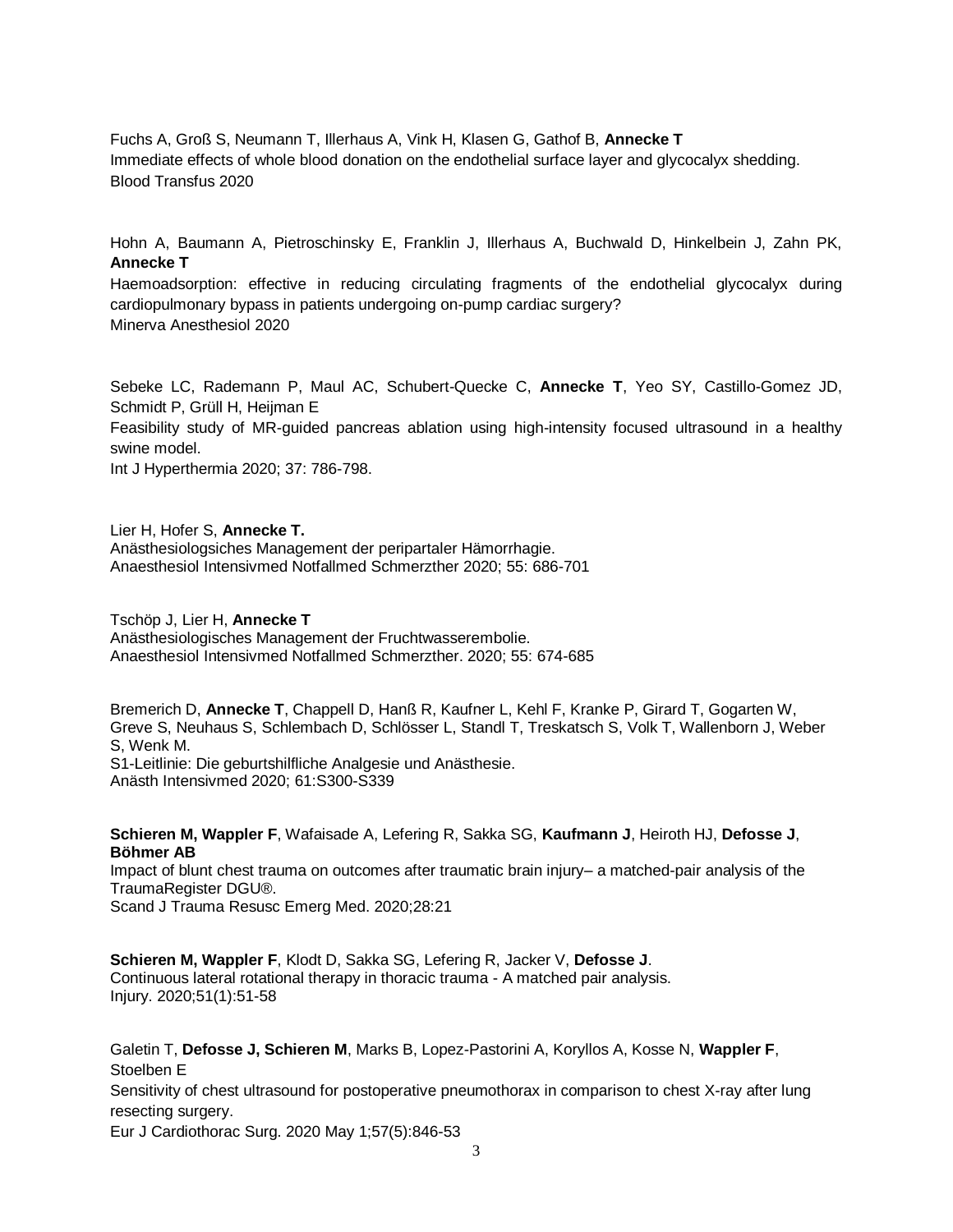## **Kaufmann J, Laschat M, Wappler F**

Präklinische Versorgung von Kindernotfällen. Anaesth Intensivmed. 2020;61(1):26-37

## **Laschat M, Kaufmann J, Wappler F**

Anaesthesia in Children and Adolescents with Disabilities. Anasthesiol Intensivmed Notfallmed Schmerzther. 2020;55(2):106-16

## **Kaufmann J, Laschat M**

Challenges of Being Prepared for Pediatric Emergencies. Prehosp Emerg Care. 2020;24(2):303-4

## **Kaufmann J, Laschat M, Poels M, Joppich R**

Empfehlungen zur Verwendung von Opioiden bei Kindern während der perioperativen Versorgung. Journal Club AINS. 2020;9:58-66

## **Kaufmann J, Laschat M**, Singer E, Lechleuthner A

Medikamentensicherheit in der Kindernotfallmedizin Elsevier Emergency – Fachmagazin für Rettungsdienst und Notfallmedizin. 2020;1(5):12-9

Piekarski F, **Kaufmann J**, Engelhardt T, Raimann FJ, Lustenberger T, Marzi I, Lefering R, Zacharowski K, Meybohm P.

Changes in transfusion and fluid therapy practices in severely injured children: an analysis of 5118 children from the TraumaRegister DGU®.

European journal of trauma and emergency surgery: official publication of the European Trauma Society. 2020

## **Joppich R, Wappler F, Defosse J.**

Patients' satisfaction with anesthesia in enzymatic debridement from a surgical perspective: Schiefer et al. Burns 46 (2020).

Burns. 2020 Nov 27:S0305-4179(20)30609-4. doi: 10.1016/j.burns.2020.09.015. Online ahead of print.

Koryllos A, Lopez-Pastorini A, Galetin T, **Defosse J**, Strassmann S, Karagiannidis C, Stoelben E. Use of Extracorporeal Membrane Oxygenation for Major Cardiopulmonary Resections. Thorac Cardiovasc Surg. 2020 Apr 8. doi: 10.1055/s-0040-1708486. Online ahead of print.

Schroeder-Finckh A, Lopez-Pastorini A, Galetin T, **Defosse J**, Stoelben E, Koryllos A. Anterior Chest Wall Reconstruction Using Polypropylene Mesh: A Retrospective Study. Thorac Cardiovasc Surg. 2020 Jun;68(4):341-351. doi: 10.1055/s-0039-1694033. Epub 2019 Aug 8.

**Defosse J**, Grensemann J, Gerbershagen MU, Paffrath T, **Böhmer A, Joppich R**, Lefering R, **Wappler F, Schieren M**; TraumaRegister DGU®.

[Continuous lateral rotational bed therapy in patients with traumatic lung injury: an analysis from the TraumaRegister DGU®].

Med Klin Intensivmed Notfmed. 2020 Apr;115(3):222-227.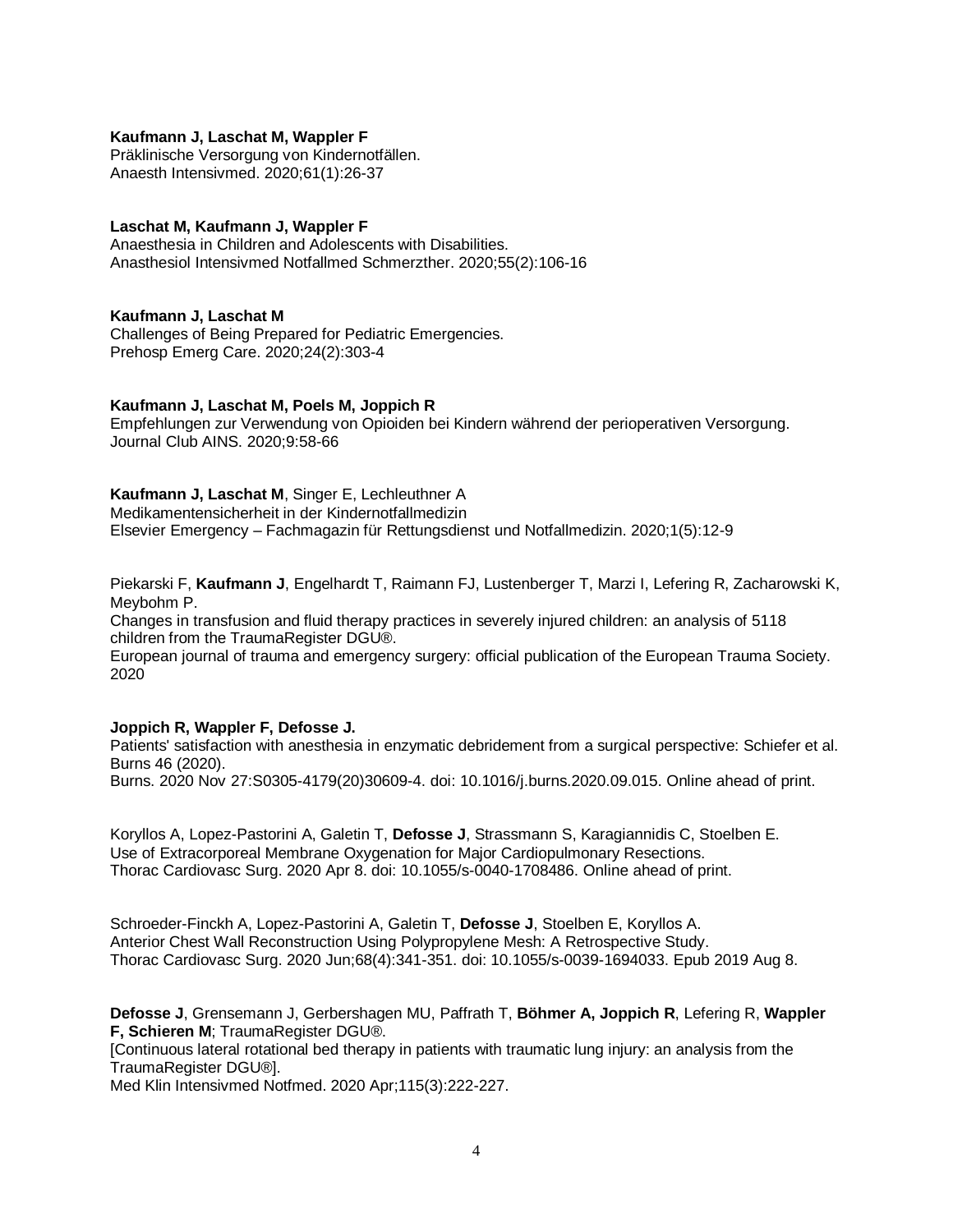**Schieren M, Wappler F**, Wafaisade A, Lefering R, **Sakka SG**, Kaufmann J, Heiroth HJ, **Defosse J, Böhmer AB**.

[Impact of blunt chest trauma on outcome after traumatic brain injury-](https://pubmed.ncbi.nlm.nih.gov/32164757/) a matched-pair analysis of the [TraumaRegister DGU®.](https://pubmed.ncbi.nlm.nih.gov/32164757/)

Scand J Trauma Resusc Emerg Med. 2020 Mar 12;28(1):21. doi: 10.1186/s13049-020-0708- 1.PMID: 32164757 Free PMC article.

**Defosse J**, Grensemann J, Gerbershagen MU, Paffrath T, **Böhmer A, Joppich R**, Lefering R, **Wappler F, Schieren M**

[\[Continuous lateral rotational bed therapy in patients with traumatic lung injury: an analysis from the](https://pubmed.ncbi.nlm.nih.gov/30923850/)  [TraumaRegister DGU®\].](https://pubmed.ncbi.nlm.nih.gov/30923850/)

; TraumaRegister DGU®.Med Klin Intensivmed Notfmed. 2020 Apr;115(3):222-227. doi: 10.1007/s00063- 019-0565-8. Epub 2019 Mar 28.PMID: 30923850 German.

#### Arends S, **Böhmer AB, Poels M, Schieren M**, Koryllos A, **Wappler F, Joppich R**.

[Post-thoracotomy pain syndrome: seldom severe, often neuropathic, treated unspecific, and insufficient.](https://pubmed.ncbi.nlm.nih.gov/32440607/) Pain Rep. 2020 Mar 4;5(2):e810. doi: 10.1097/PR9.0000000000000810. eCollection 2020 Mar-Apr.PMID: 32440607 Free PMC article.

## **Hardt K, Wappler F**, Sakka S

Unklare akute Kreislaufinstabilität nach Stroumunfall: eine (un-)gewöhnliche Komplikation Anästhesiol Intensivmed Notfallmed Schmerzther 2020; 55: 190-199.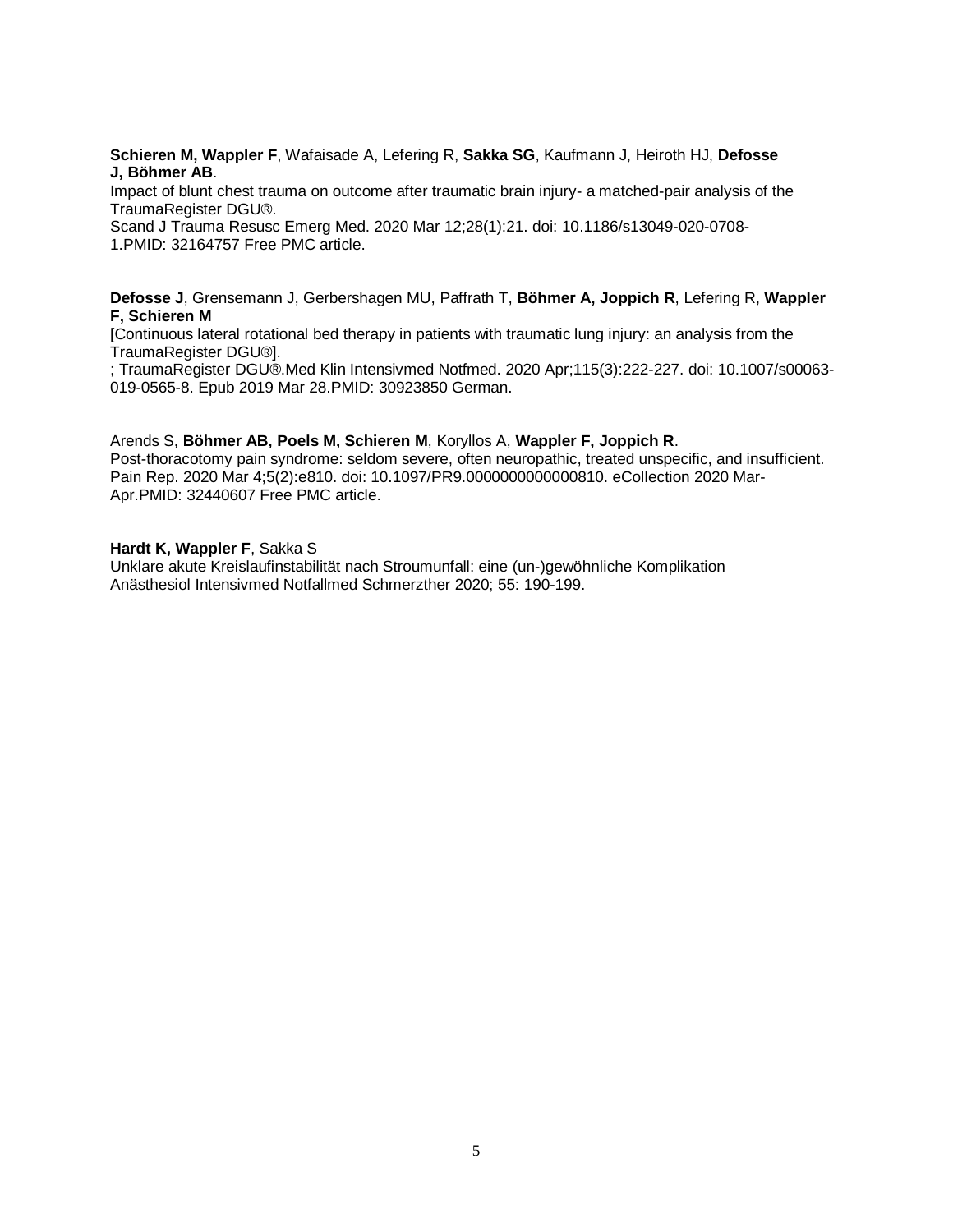## **Buchbeitrag:**

**Schieren M, Wappler F**. Myasthenia gravis. In: Referenz Intensivmedizin, 1. Auflage. Hrsg: Marx, G., Zacharowski, K., Kluge, S. Georg Thieme Verlag KG, Stuttgart; 2020. p. 487-92

## **A. Böhmer, F. Wappler**

Präoperative Risikoevaluation nach aktuellen Empfehlungen Altersmedizin aktuell Interdisziplinäre geriatrische Versorgung, Hrsg. Heiß Wolfgang, 54. Ergänzungslieferung, 03/2020, ecomed Medizin, Landsberg am Lech

## **Poels M**

"Intra und postoperative Schmerzkontrolle" Thoraxchirurgie Hoffmann et. al (Hrsg.), Springer Medizin 2020

## **Buchbesprechung:**

**Kaufmann J**. Kretz, Becke-Jakob und Eberius: Anästhesie bei Kindern, 4. Auflage, Thieme 2019. Anaesth Intensivmed. 2020;61(3):106.

## **Abstracts/Kommentare, etc:**

## **Auth M,** Sakka SG, **Wappler F, Böhmer AB**

[Fulminante Sepsis mit Multiorganversagen unter immunsuppressiver Therapie –](https://www.ai-online.info/archiv/2020/09-2020/fulminante-sepsis-mit-multiorganversagen-unter-immunsuppres-siver-therapie-ein-fall-bericht.html) ein Fallbericht Ausgabe: September 2020 Rubrik: Mitteilungen | Communications

Sopka S, **Böhmer AB**, Marx G, Nau C, Neuner I, ·Rossaint R, Tzabazis A, **Wappler F,** Zednik K, Bickenbach J [Schulungen von freiwillig medizinischen Helfenden bei Einsatz während der COVID-19-Pandemie](https://www.ai-online.info/supplements/2020/10-2020/schulungen-von-freiwillig-medizinischen-helfenden-bei-einsatz-waehrend-der-covid-19-pandemie.html) Supplement Nr. 10 2020 - Ausgabe: April 2020 Rubrik: Sonderbeiträge | Special Articles

Sopka S, Jung C, Janssens, U, Deitmer T, Roland C.E. Kaltwasser A, Zergiebel D, Jendrsczok U, Marchwacka, M (unter maßgeblicher Vorarbeit von Sopka S, **Böhmer AB**, Marx G, Nau C, Neuner I, Roissant R, **Wappler F**, Zednik K, Bickenbach J) Empfehlungen zu Schulungen von Mitarbeitenden im Gesundheitswesen bei Einsatz während der COVID-19-Pandemie – Erweiterung von Personalressourcen zum Einsatz in Risikobereichen und der Versorgung von kritisch kranken COVID-19 Patientinnen und Patienten Konzept der COVID-19 Schulung, AWMF-Register Nr. 001-045, Klassifikation S1

Finke SR, Emrich J, Assam M, Schroeder DC, Rademann P, Maul A, **Annecke T**, Neumann T. Vorläufige Ergebnisse zum Einsatz von Angiotensin II als neuer Vasopressor im Modell des außerklinischen Herz-Kreislaufstillstands. DIVI 2020 Abstract PS02-E02

Kulla M, **Annecke T**, Beinkofer D, Lang P, Lefering R, Trentzsch H, Weissleder A, Treffer D, Hossfeld B. Treatment of Severely Injured Pregnant Women in German Speaking Countries. ASA 2020 Abstracts

**Kaufmann J**. Kommentar zu: Perioperatives Management von pädiatrischen Patienten mit Diabetes mellitus Typ 1. Journal Club AINS. 2020;9:87-9.